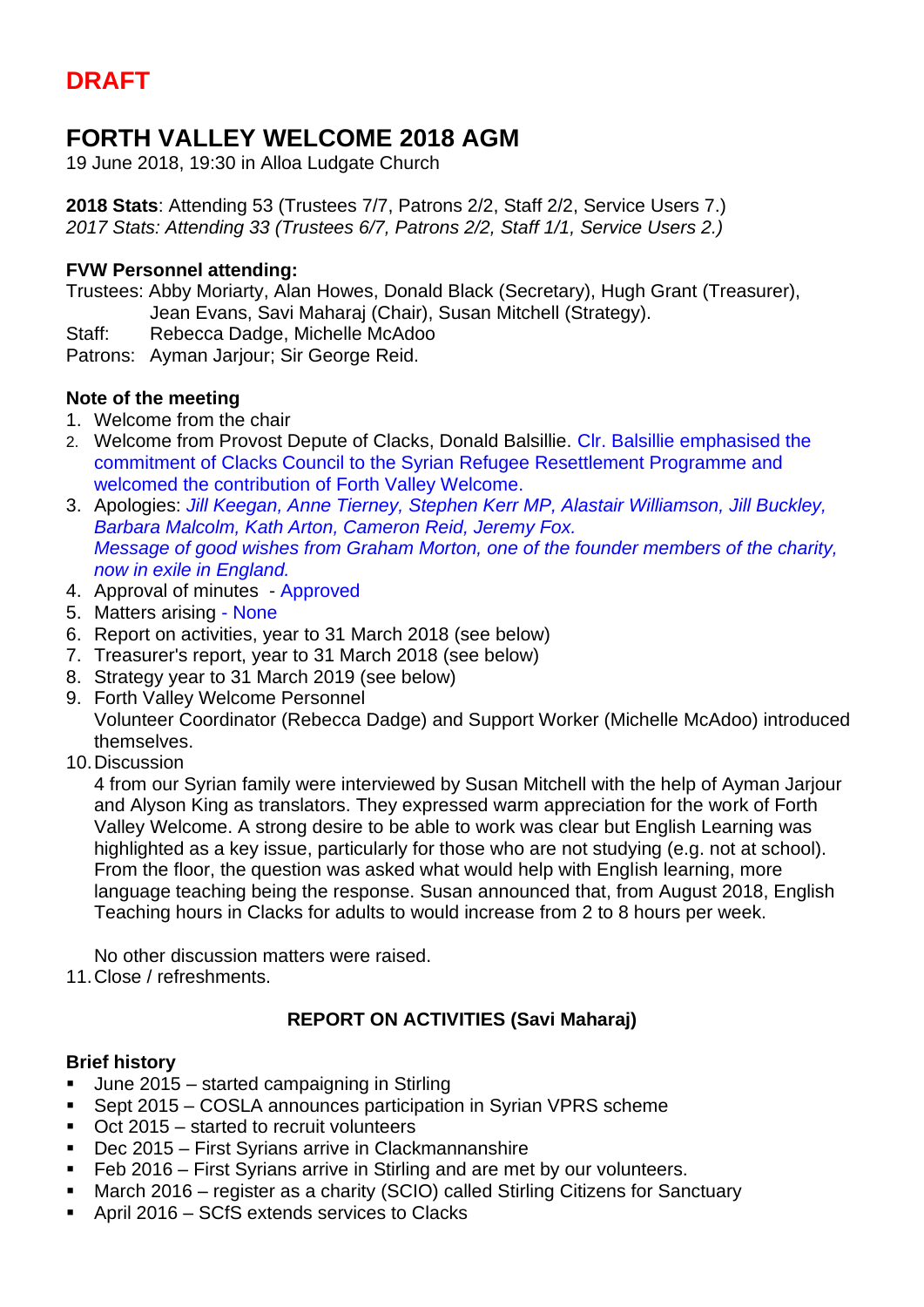- June 2016 First "Snack and Chat" event
- Nov 2016 Volunteer and Project Coordinator recruited (Rebecca Dadge)
- Feb 2018 Support Worker for Clackmannanshire recruited (Michelle McAdoo)
- Mar 2018 "Snack and Chat" moves to Alloa
- April 2018 We become Forth Valley Welcome

### **Board of Trustees**

Donald Black (Secretary) Jean Evans (Language and Life Skills) Hugh Grant (Treasurer) Alan Howes (External Affairs) Savitri Maharaj (Chair) Susan Mitchell (Strategy Coordinator) Abigail Moriarty (Material Needs)

## **2017-2018 in facts and figures (Part 1)**

- 20 Syrian households in Clacks (up from 16 in March 2017)
- 5 Syrian households in Stirling (up from 4 in March 2017)
- 70 active volunteers (up from 64 in March 2017)
- **■** Befriending:
- 12 families have at least 2 befrienders in regular contact
- 5 families have only 1 befriender
- 3 families have no befrienders (due to lack of volunteers)
- Snack and Chat: 6 events held (most recently in Alloa Ludgate church)
- Material Needs:
- "Stirling Cares and Shares" Facebook group
- Dunblane storage visited by Syrians and befrienders
- Positive Activities Fund
- **E** Language and Life Skills:
- Driving test passes
- Some volunteering, but English and employability remain a big concern

#### April 2017

- Visit to Flanders Moss, invited by Scottish Natural Heritage (SNH) and Scottish Environmental Protection Agency
- Snack and Chat

#### May 2017

■ Ramadan – no planned activities, though some befriending activities continue

#### June 2017

- Volunteer Network meeting
- New Volunteer Induction meeting
- Syrian Culture session

#### July 2017

- Eid-ul-Fitr party, Bowmar Centre (organised by Clacks Council)
- Self-defence class for Syrian women, Bowmar Centre

#### August 2017

■ Befrienders take families on outings to local attractions

#### September 2017

■ Walk and Talk with SNH and SEPA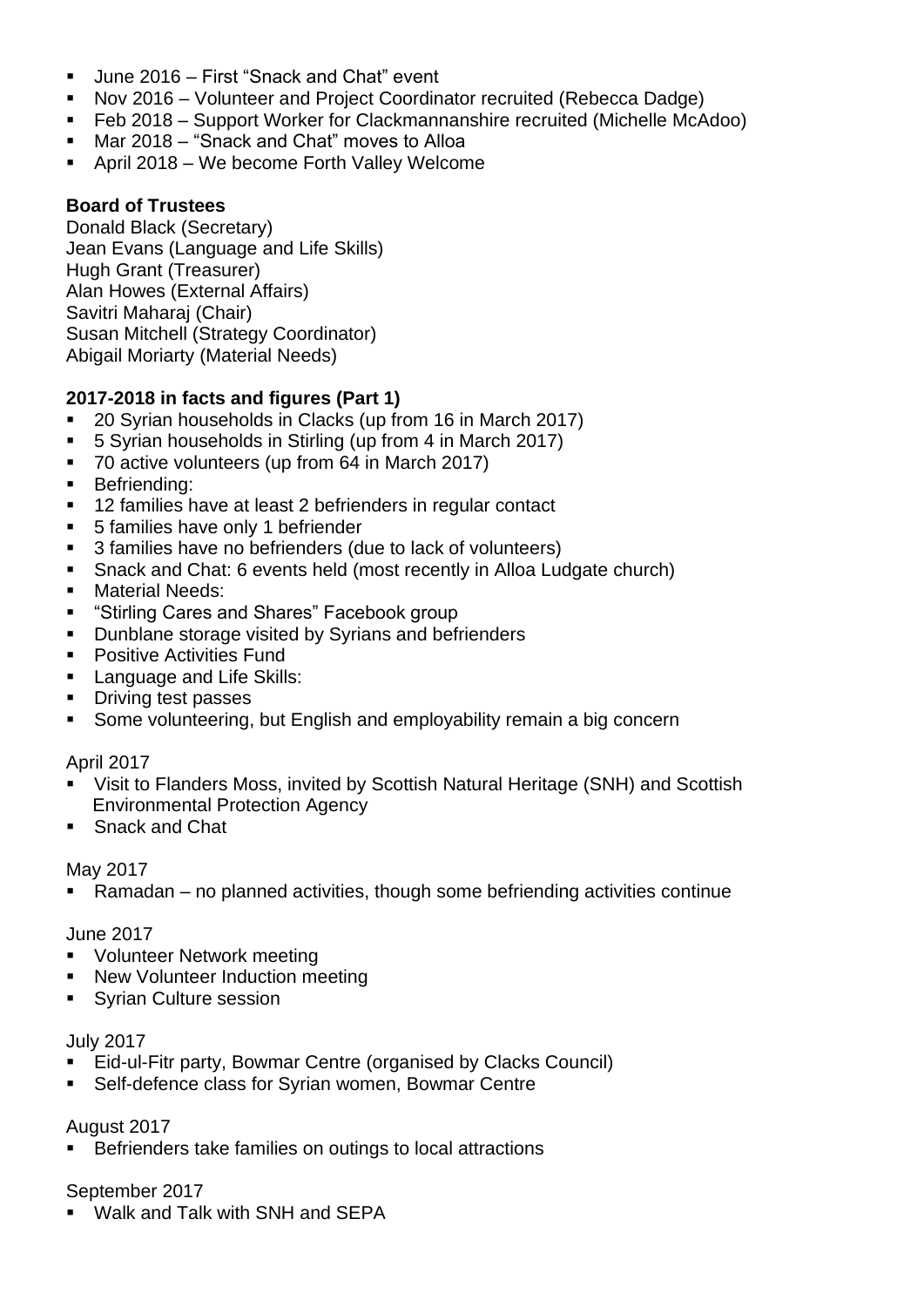- Snack and Chat at Allan Park South Church
- Volunteer Network meeting
- New Volunteer Induction meeting

#### October 2017

- Snack and Chat at Allan Park South Church
- Material Needs team responds to Halloween costume requests!

#### November 2017

- Fundraising concert in Gargunnock
- Snack and Chat at Allan Park South Church
- New Volunteer Induction meeting
- Macrobert pantomime trip (attended by 50 Syrians and volunteers)
- Yoga class for women, Bowmar Centre

#### December 2017

- Snack and Chat Christmas Party at Allan Park South Church
- Volunteer Network meeting

#### January 2018

- A busy month holding interviews for our Support Worker for Clacks Welcome to Michelle!.
- Some of us had fun with the snow

#### February 2018

- It's all go, getting ready for our name change and moving our Snack and Chat activities to Alloa
- Befriending and material needs activities continue as usual
- Igloo building thanks to Beast from the East

## March 2018

- Snack and Chat moves to Alloa Ludgate Church!
- **EXECT** Learn to Ride, with Stirling Cycle Hub  $-3$  women had a go
- Two of our volunteers are nominated for Clackmannanshire Citizen of the Year!

## **TREASURER'S REPORT (Hugh Grant)**

It cost £23,982 to run FVW in 2017-18 £636 Materials £1,589 C&C / Positive Action Fund £618 Snack & Chat / Walk & Talk £1,168 Activities / Outings/Gifts £1,001 Admin / PR £832 + Training £169 £18,970 Salary, Pension, Pay Admin, Travel (incl. £118 volunteer travel)

Total income was £25,756 £16,625 Grants \* £3,944 Donations (general) £3,400 Donations (restricted) £1,581 Fund-Raising Events £207 Other \* Grants: RT £7,000 VAF £7,125 SCVO £2,500 (and HDG last year £3,500)

Current Position £16,074 Balance at 31 Mar 2017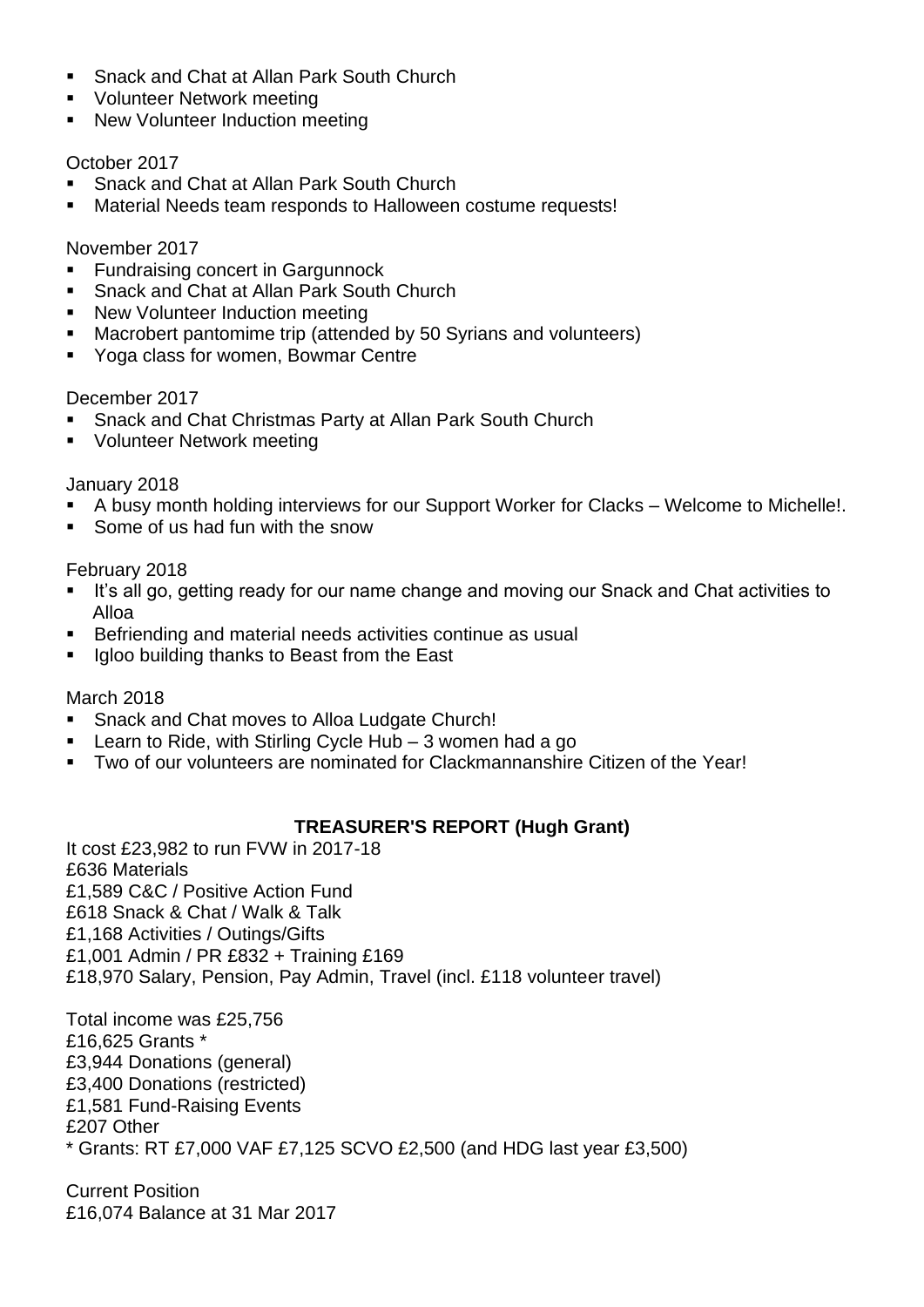£1,774 Surplus, 2017-18

£17,848 Balance at 31 Mar 2018 (more than 6 months' running costs)

Special thanks to: standing order payees, Tilli Baptist Church, West Moss-side, Julie & friends, APS concert, event organisers, individual donors, Sir George Reid, Rodger Lyall (independent examiner)

2018-19 funding: support strategic aims

- Continued funding for staff positions
- Recruit/ train / coordinate volunteers, esp. Clackmannanshire
- Recruit trustee(s) from Clackmannanshire
- **·** Involve service users
- Support men and women to achieve self sufficiency
- Support for young people

## **STRATEGY REPORT (Susan Mitchell)**

What is a strategy?

- Strategy is about shaping the future and bringing about change
- It is the human attempt to get to desirable ends with available means.

Strategy generally involves

- setting goals,
- determining actions to achieve the goals, and
- mobilizing resources to execute the actions

Strategy is important because the resources available to achieve the goals are usually limited – money, people and time

The Strategic Planning Process

- 
- 
- 
- $\blacksquare$  How will we get there?
- How will we know what we have done? Measuring outcomes

■ What do we stand for? Vision, Mission and Values ■ What do we do? Service delivery, Liaison and Governance ■ What do we what to achieve? Setting achievable goals<br>■ How will we get there? Activities and Resources

## **What do we stand for?**

Our Vision:

■ We are welcoming to people seeking sanctuary and support them towards a settled future within our communities.

Our Mission:

- To enable families to be welcomed and build their own networks and to become integrated within our communities.
- To work in partnership with stakeholders to provide support towards education, language learning and employment.
- To advocate on behalf of people seeking sanctuary for provision of comprehensive local and national services that meet their needs.

Our Values:

- Compassion: We show concern for the sufferings and misfortunes of others.
- **EXECT** Integrity: We believe in the importance of being honest, truthful and consistent in all our activities.
- Respect: We show due regard for the feelings, wishes, or rights of others.
- Inclusion: We actively seek to welcome and include those of diverse beliefs and backgrounds.
- **EXECT** Fairness: We strive to be impartial in our actions and deliver services without favouritism or discrimination.